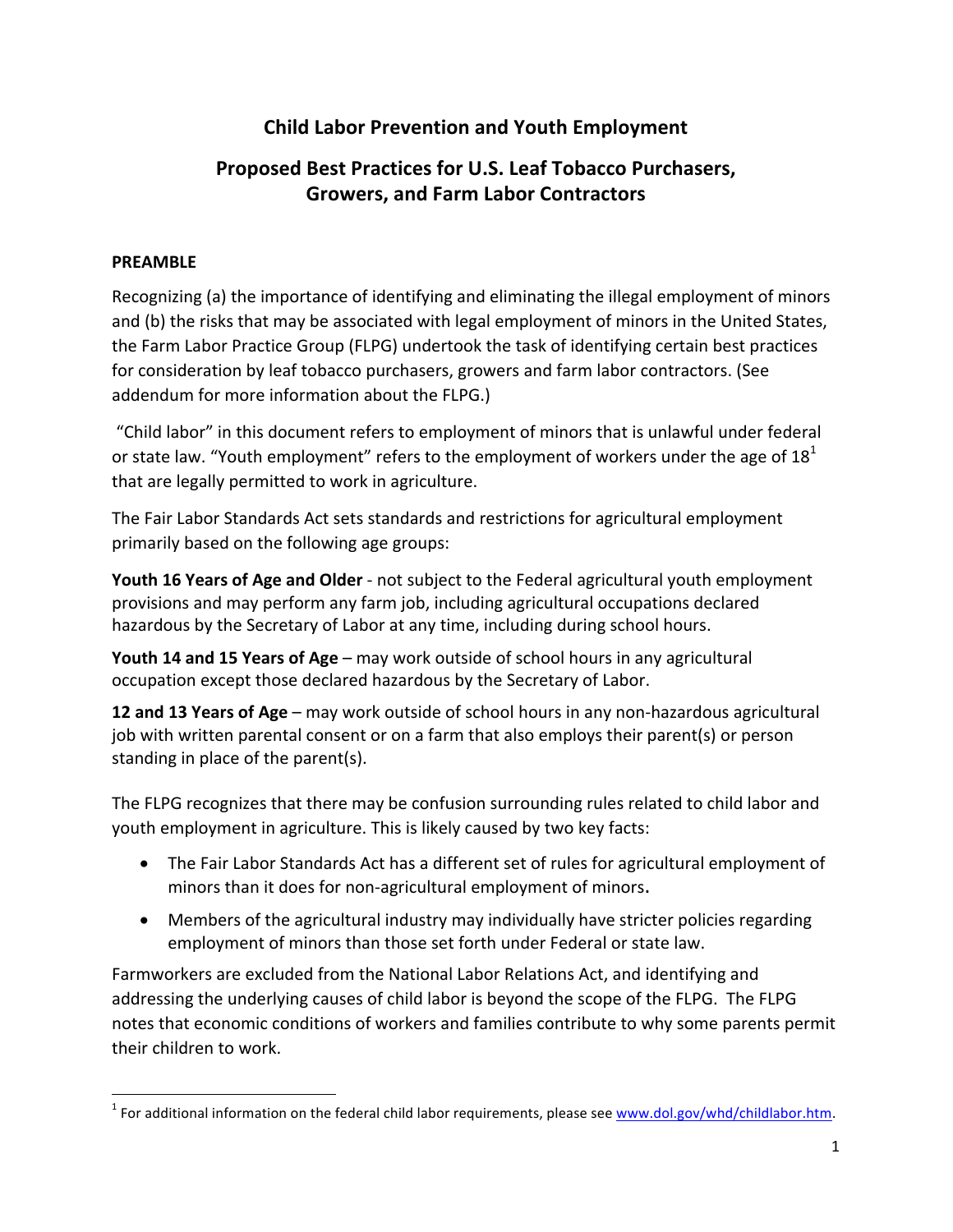Regardless of the root cause, the basic recommendations below can be used by purchasers, growers, and farm labor contractors in an effort to reduce incidences of illegal employment of minors in tobacco production. These "best practices" also promote improved insight into legal, permissible youth employment in tobacco production and help ensure that any concerns that may be associated with youth employment are better identified, monitored and addressed.

This document is not intended to provide a rigid, "one-size-fits-all" set of policies or practices. Instead, the FLPG has identified key decision points and elements that purchasers, growers, and farm labor contractors may consider in drafting their own individual policies.

# **BEST PRACTICES**

With this background in mind, the FLPG sets forth the following best practices:

**Growers** are encouraged to communicate:

- The minimum age requirements for employment of workers under U.S. law and applicable contract policy;
- Age restrictions on hazardous tasks of workers under 18 years of age;<sup>2</sup>
- Permissible hours of work during and outside of school; and
- Other grower policies, if any, that address labor and employment issues, such as education and training for FLCs and supervisors, specific safety training and safety precautions for minors, wage and hour compliance, and recognition of freedom of association and the right to bargain collectively.

Growers are encouraged to communicate this information to their workers, parents of their youth workers, and their farm labor contractors (and FLC workers). Growers are urged to:

- Provide such information to their managers, farm labor contractors, and employees as may be required to ensure understanding of and compliance with the policies the grower abides by;
- Maintain appropriate records for their workers to demonstrate compliance with policy and U.S. law;
- Require a signed parental consent form from the parent or guardian of any worker under 18 years of age;
- Place signage pertaining to age thresholds prominently in a central location on growers' premises where it is readily visible to their workers and farm labor contractors; and

<u> 1989 - Johann Barn, mars ann an t-Amhain Aonaich ann an t-Aonaich ann an t-Aonaich ann an t-Aonaich ann an t-</u>

 $2$  Such restrictions in Federal law can be found at:

 $\circ$  Subpart E-1—Occupations in Agriculture Particularly Hazardous for the Employment of Children Below the Age of 16: https://www.ecfr.gov/cgi-bin/textidx?c=ecfr&sid=48d6ee3b99d3b3a97b1bf189e1757786&rgn=div5&view=text&node=29:3.1.1.1.3 1&idno=29.

o Child Labor Bulletin 101: https://www.dol.gov/whd/regs/compliance/childlabor101.pdf

o Child Labor Bulletin 102: https://www.dol.gov/whd/regs/compliance/childlabor102.pdf.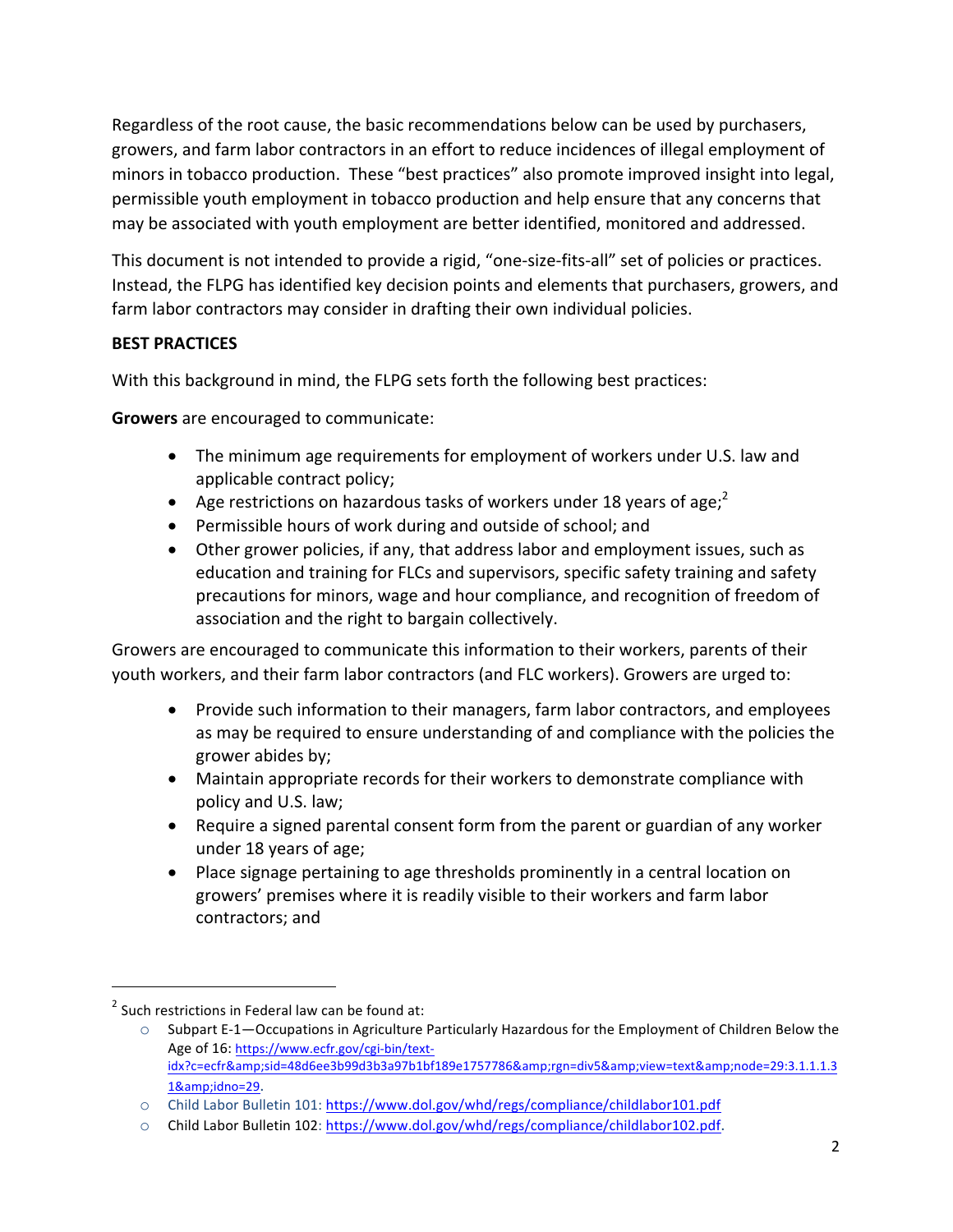• Take action to make sure that the workers coming on their farms through FLCs are aware of the grower they are working for.

**Farm labor contractors** ("FLCs") should ensure that they are aware of legal and grower requirements with respect to youth employment and prevention of child labor on the farms where they provide services and take appropriate steps to ensure and demonstrate compliance with such policies. FLCs should communicate:

- The FLC's minimum age requirements for employment for their workers under U.S. law and applicable contract policy;
- Age restrictions for their workers on hazardous tasks for persons under 18 years of age; $2$
- Permissible hours of work during and outside of school;
- Other U.S. laws and policies, if any, for their workers that address labor and employment issues, such as education and training for FLCs and supervisors, specific safety training and safety precautions for minors, wage and hour compliance, and recognition of freedom of association and the right to bargain collectively; and
- To their workers, the name and address of the growers for whom they are working.

FLC's are encouraged to:

- Provide such information to their employees to ensure understanding of and compliance with U.S. laws and policies;
- Maintain appropriate records for their workers to demonstrate compliance with policy and U.S. law; and
- Require a signed parental consent form from the parent or guardian of any worker under 18 years of age

**Purchasers of US tobacco leaf** should establish policies stating the requirements that their contracted growers must follow for any workers on their farm with respect to youth employment and the prevention of child labor in connection with the production of the tobacco leaf the Purchaser buys.

Such policies should address:

- The purchaser's minimum age requirements for employment of workers based upon U.S. law and company/purchaser policy for their leaf supply chain;
- Age restrictions on hazardous tasks for persons under 18 years of age within their leaf supply chain;<sup>2</sup>
- Permissible hours of work during and outside of school; and
- Other relevant company policies that address labor and employment issues, such as education and training, specific safety training and safety precautions for minors, wage and hour compliance, and recognition of freedom of association and the right to bargain collectively.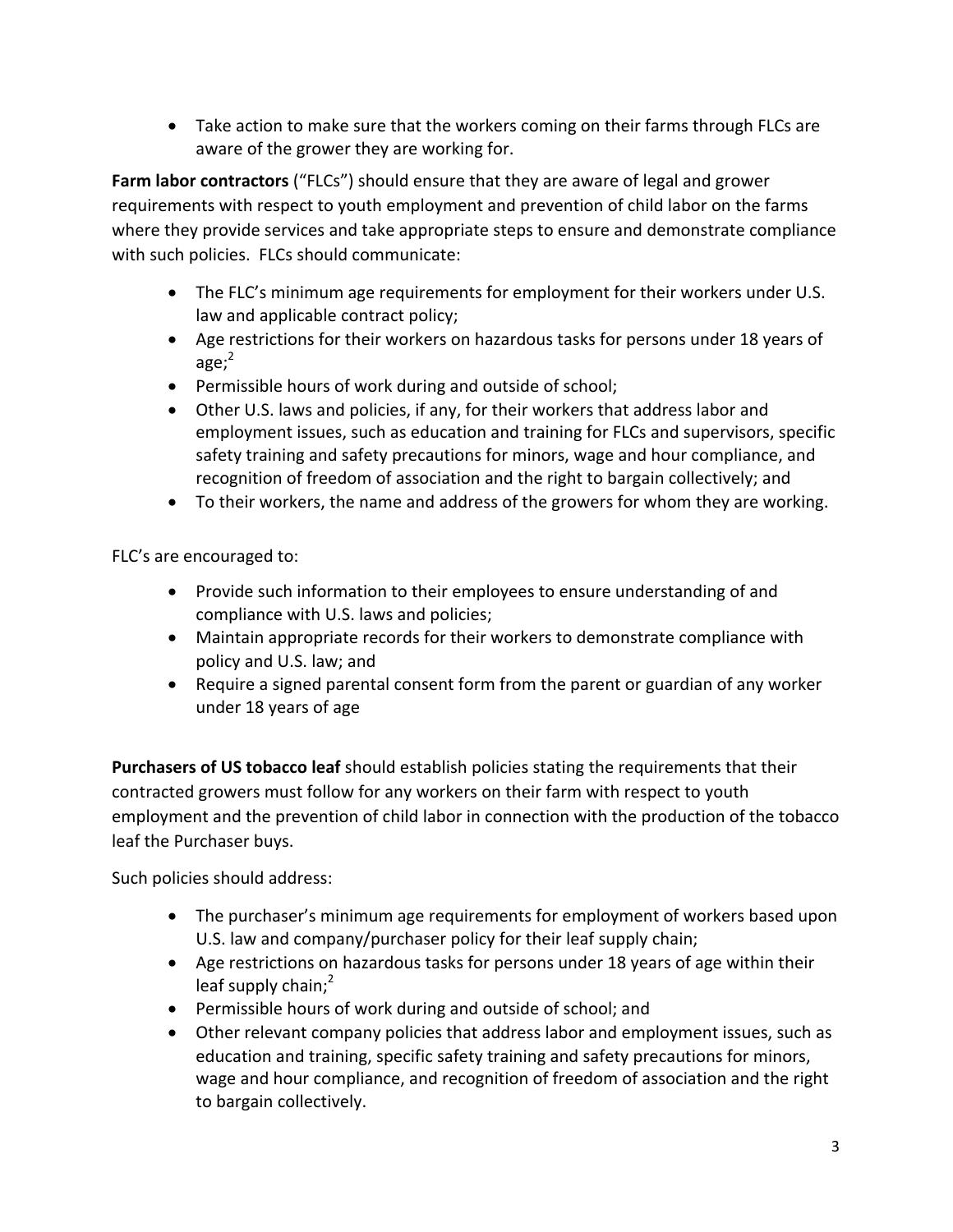The purchaser's policy should be communicated externally, including to their contract growers, and monitored and enforced throughout the leaf supply chain. Purchasers should assess and/or audit policy compliance and remediate policy violations (for example, incremental steps up to and including termination of the contract, when required remediation is not met). Engagement with farmworker and other organizations with insights into the worker experience can augment assessments.

## **STAKEHOLDER ENGAGEMENT**

Parties should consider engaging with interested stakeholders in building all-around awareness and to identify or provide support services for youth farmworkers.<sup>3</sup> Such stakeholders include:

- a) Community organizations and schools (consider also using training aids to foster youth awareness of additional opportunities)
- b) Health departments (migrant clinics)
- c) Faith-based organizations involvement (churches, Episcopal Farmworker Ministry, etc.)
- d) State and federal agencies (US Department of Labor, state-level departments of commerce, state-level departments of labor, state-level department of public instruction-migrant education, etc.)
- e) Grower associations, farm bureaus, agribusiness councils, etc.
- f) Worker associations (Farm Labor Organizing Committee, others)

Parties are encouraged to engage with FLOC, USDOL-Wage and Hour Division, and other relevant stakeholders regarding data (where publicly available) and known violations of worker age requirements to assist with monitoring and policy development.

Inquiries about the Fair Labor Standards Act or any other law administered by the Wage and Hour Division may be addressed to any local office of the Wage and Hour Division. To locate the Wage and Hour Division office nearest to you, call the toll-free information and helpline at 1-866-487-9243.

### **CONCLUSION**

<u> 1989 - Johann Barn, mars ann an t-Amhain Aonaich ann an t-Aonaich ann an t-Aonaich ann an t-Aonaich ann an t-</u>

These recommendations are best used in connection with communicating, monitoring and documenting compliance with individual written policies and procedures. At a minimum, the FLPG recommends that, as applicable:

a) policies be developed on minimum age requirements, limitations on the types of work persons under 18 are permitted to perform, and related policies on worker rights;

 $3$  Youth workers who do not possess social security cards (and stakeholders who engage them) would be particularly appropriate targets of engagement and services.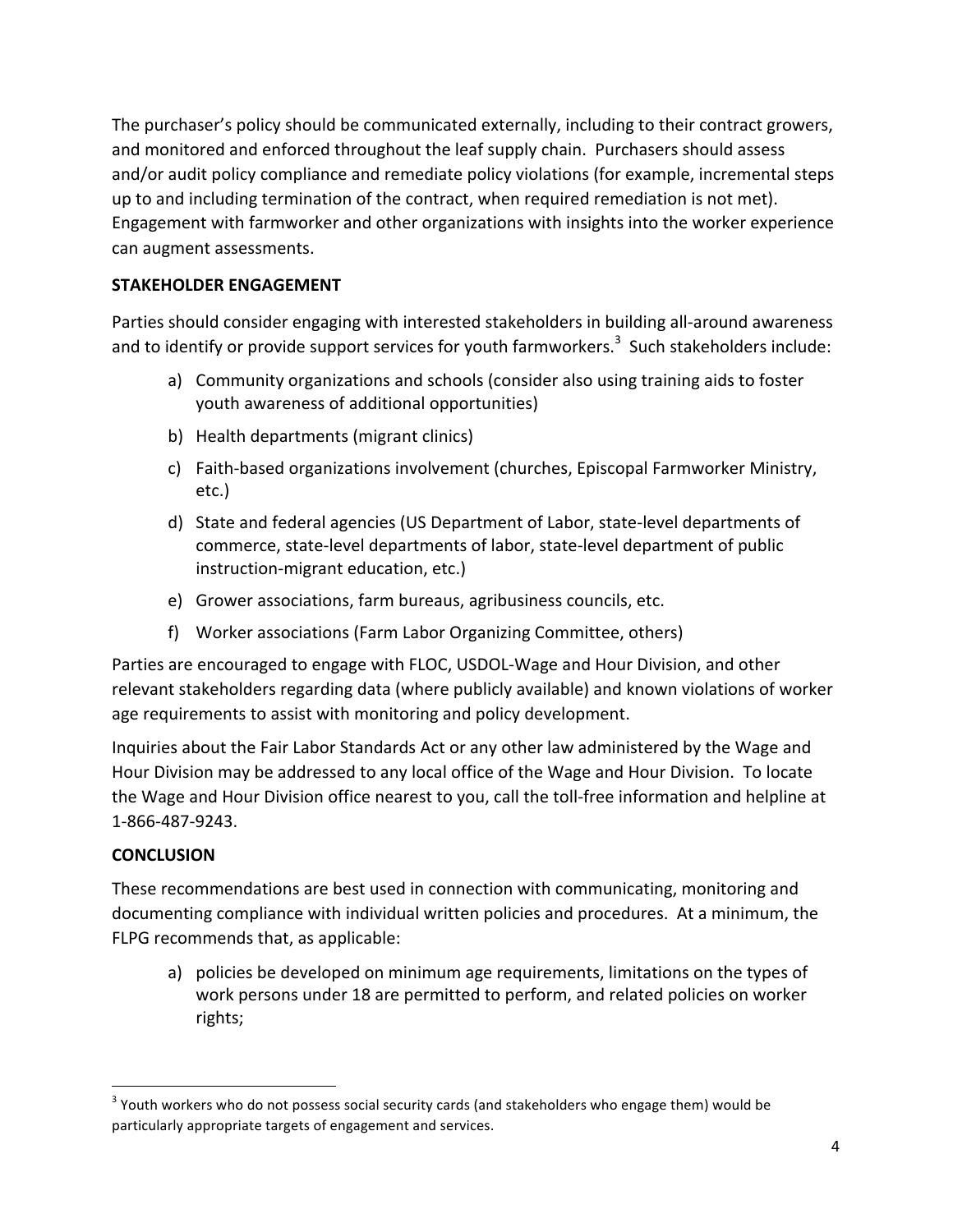- b) performance against those policies be assessed, not only through auditing but also through cooperation with farmworker and other organizations that have insights into the worker experience;
- c) policy violations be addressed and remediated (for example, consider incremental steps up to and including termination of the contract when required remediation is not met); and
- d) policies, and the communication, assessment and remediation of those policies be transparent.